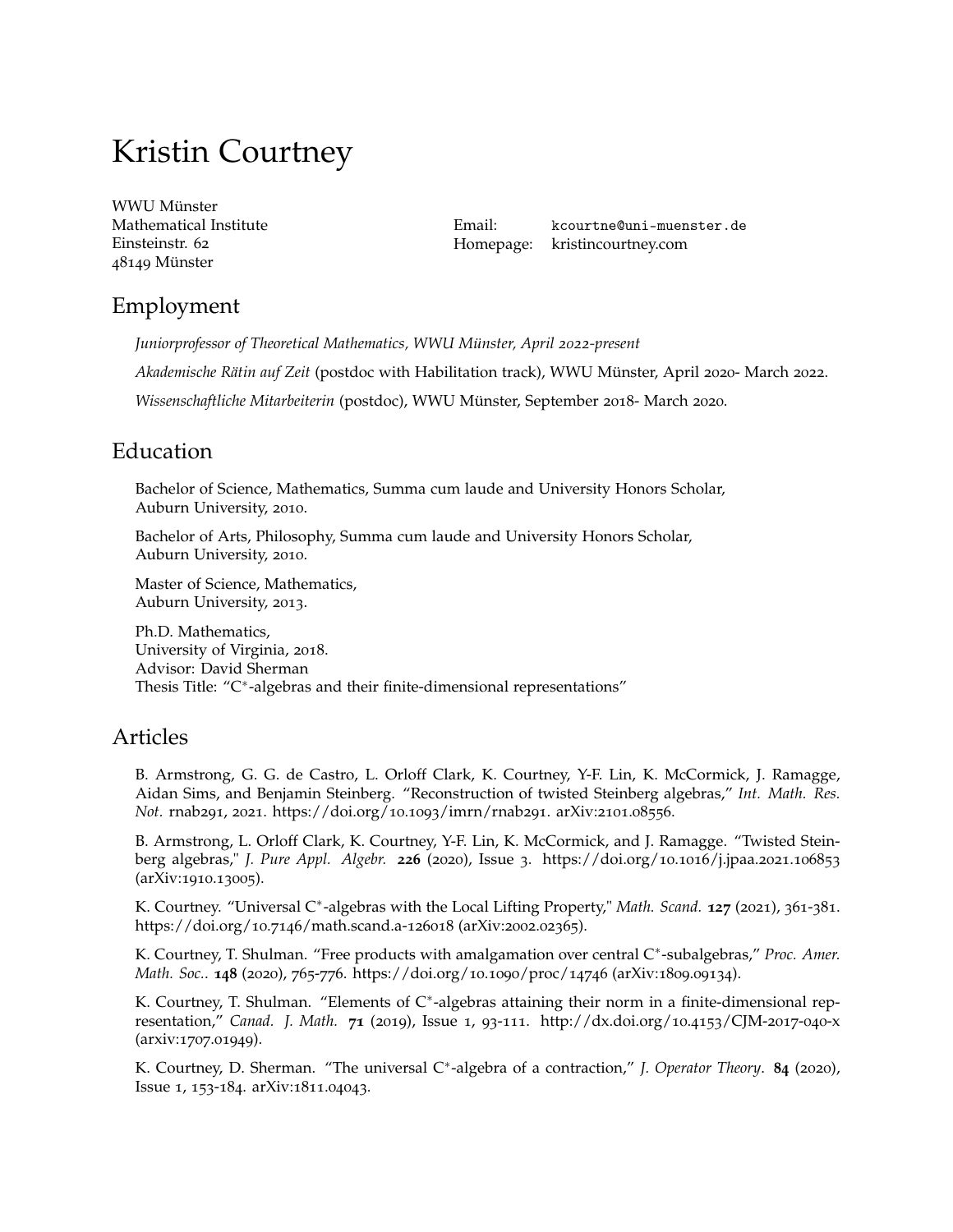# Grants and Fellowships

(Co-PI) National Science Foundation (US), Groundwork for Operator Algebras Lecture Series # DMS-2154574 (\$49,935), April 01, 2022- August 31, 2023.

(Co-PI) National Science Foundation (US), Groundwork for Operator Algebras Lecture Series # DMS-2000131 (\$42,000), April 01, 2020- September 30, 2021.

Oberwolfach Leibniz Graduate Students Grant recipient, August 2019.

American Mathematical Society, Joint Math Meetings 2018 Travel Grant.

Association for Women in Math, Joint Math Meetings 2018 Workshop Grant.

US Junior Oberwolfach Fellow, September 2017.

Spring Dissertation Fellowship, University of Virginia, Spring 2017.

#### *Distinguished Research Program*

Structured Quartet Research Ensembles (SQuaRE) (small research groups), American Institute of Mathematics (AIM), 2019-2022.

Invited Researcher, Intensive Research Program on Operator Algebras: Dynamics and Interactions, Centre de Recerca Matemática, Bellaterra, March-July 2017.

## Presentations

## *Invited: Conferences, Global Seminars, Colloquia*

- 1. Institutskolloquium, Institut für Mathematik Universität Potsdam, May 2022.
- 2. Automorphisms and Invariants of Operator Algebras, University of Copenhagen, October 2021.
- 3. 8<sup>th</sup> European Congress of Mathematics Operator Algebras Mini-Symposium, Online, June 2021.
- 4. Conference on Operator Algebras & Related Topics: In memory of Vaughan Jones, Istanbul Center for Mathematical Sciences, June 2021.
- 5.  $37<sup>th</sup>$  Southeastern Analysis Meeting (Semiplenary), Online, March 2021.
- 6. Global Noncommutative Geometry Seminar (Europe), Online, March 2021.
- 7. IPAM (Institute for Pure and Applied Mathematics) Virtual Workshop: "Actions of Tensor Categories on C<sup>∗</sup>-algebras," Minicourse on "The abstract approach to classifying C<sup>∗</sup>-algebras," UCLA, January 2021.
- 8. Joint Mathematics Meetings Special Session on Advances in Operator Algebras, Online, January 2021.
- 9. Winter Canadian Math Society Meeting, Online, December 2020.
- 10. Global Noncommutative Geometry Seminar (US), Online, September 2020.
- 11. Special Week on Operator Algebras, East China Normal University, Shanghai, August 2020.
- 12. UK Virtual Operator Algebras Seminar, May 2020.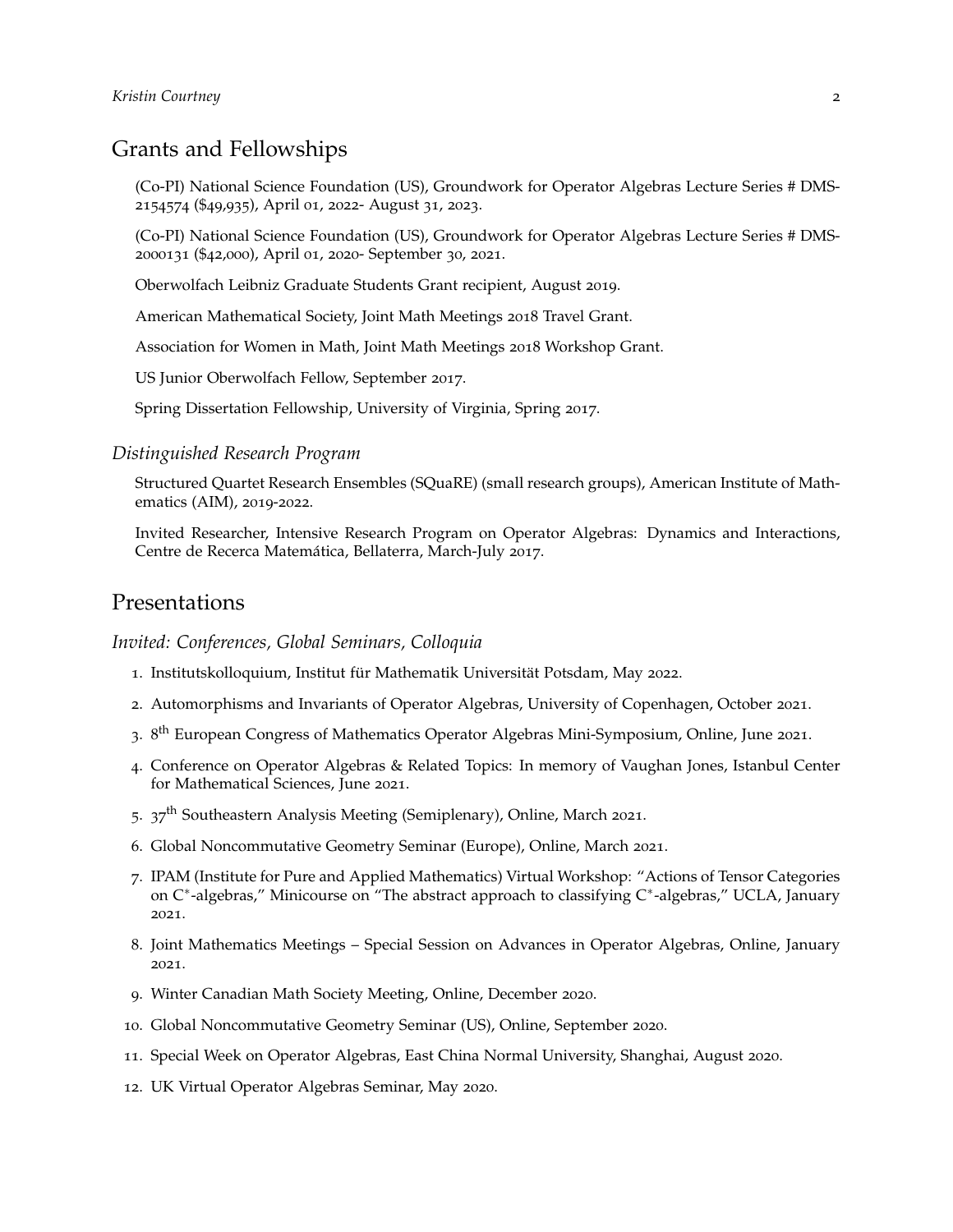- . Workshop on K-theory, Honolulu, Hawai'i, December 2019.
- . Mathematics Colloquium, Queens University Belfast, November 2019.
- . BIRS Workshop 19w5134 Classification Problems in von Neumann Algebras, Banff International Research Station for Mathematical Innovation and Discovery (BIRS), September 2019.
- . BIRS Workshop 19w5073 Topology and Measure in Dynamics and Operator Algebras, BIRS, September 2019.
- . Oberwolfach Workshop 1933: C<sup>∗</sup> -algebras, MFO, August 2019.
- . Groupoids, Graphs, and Algebras, University of Sydney, July 2019.
- . East Coast Operator Algebras Symposium, Texas Christian University, October 2018.
- . International Congress of Mathematicians-Satellite Conference in Operator Algebras, Florianópolis, Brazil, July 2018.
- . (Sub)factors in Maui, University of Hawaii Maui College, May 2018.
- . AMS Sectional Meeting Special Session on Advances in Operator Algebras, Vanderbilt University, April 2018.
- . University of New Hampshire Mathematics Colloquium, April 2018.
- . Workshop on computability of K-theory for C<sup>∗</sup> -algebras, Texas A& M University, February 2018.
- . Joint Mathematics Meetings Special Session on Advances in Operator Algebras, San Diego, CA, January 2018.
- . Brazos Analysis Seminar, University of Houston, November 2017.
- 27. Oberwolfach Mini-Workshop: MASAs and Automorphisms of C<sup>\*</sup>-Algebras, Mathematisches Forschungsinstitut Oberwolfach (MFO), September 2017.
- . Noncommutative Geometry and Operator Algebras Spring Institute (NCGOA), Vanderbilt University, May 2017.

#### *Invited: Local Seminars*

- . Operator Algebra and Noncommutative Geometry Seminar, University of Wollongong, September .
- . University of Virginia Operator Theory Seminar, March 2021.
- . Purdue Operator Algebras Seminar, Online, October 2020.
- . C ∗ -web Seminar, Universidade Federal de Santa Catarina, October 2020.
- . Operator Algebra Seminar, Université de Paris, March 2020.
- . Operator Algebra and Noncommutative Geometry Seminar, University of Wollongong, March 2020.
- . Seminar "Groups and Analysis", Université de Neuchâtel, November 2019.
- . University of Virginia Operator Theory Seminar, September 2019.
- . KU Leuven Operator Algebra Seminar, May 2019.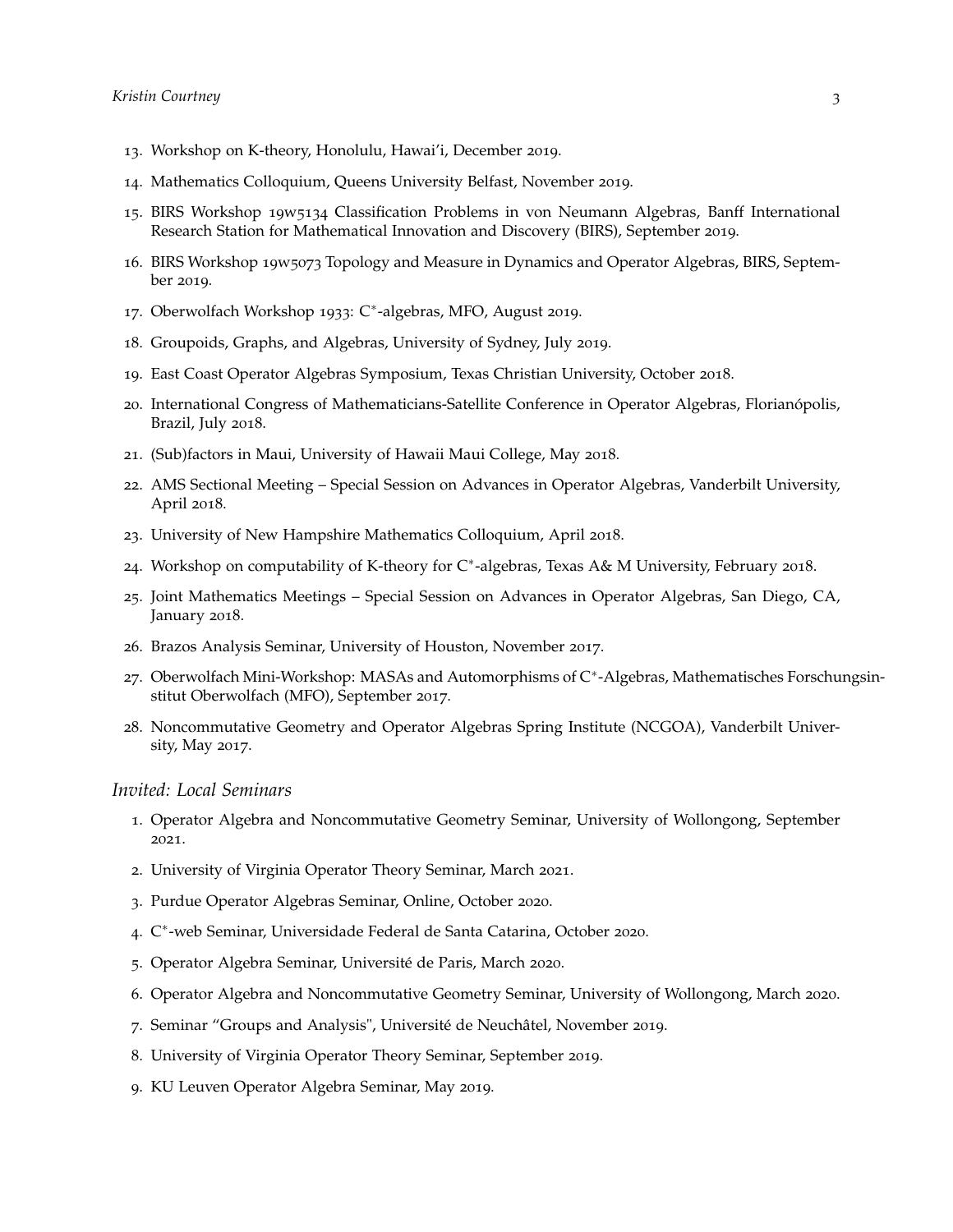- 10. University of Sydney Algebra Seminar, March 2019.
- 11. University of Glasgow Analysis Seminar, February 2019.
- 12. University of New Hampshire Analysis Seminar, November 2018.
- 13. University of Glasgow Analysis Seminar, January 2018.
- 14. WWU Münster Oberseminar C<sup>∗</sup> -Algebren, January 2018.
- 15. Pennsylvania State University Noncommutative Geometry Seminar, October 2017.
- 16. University of Manitoba Functional Analysis Seminar Series, October 2017.
- 17. United States Naval Academy Operator Algebras and Dynamics Seminar, April 2017.
- 18. Virginia Commonwealth University Analysis, Logic, and Physics Seminar, April 2017.
- 19. Technische Universität Dresden Seminar Geometrie, March 2017.
- 20. University of New Hampshire Analysis Seminar, February 2017.

## Professional Experience, Development, and Service

Executive Board Member, CRC 1442 Geometry: Deformations and Rigidity, 2020 – present.

Member, Mathematics Münster Excellence Cluster Equal Opportunity Committee, WWU Münster, 2021-present.

Organizer, Young Mathematicians in C<sup>∗</sup> -algebras (YMC∗A) 2021, WWU Münster, August 2021.

Organizer, Focus Programme "Operator algebras and topological dynamics: amenability and beyond", WWU Münster, 2021.

Panelist, National Science Foundation (NSF) panel, 2021.

Member, Professor (W2) Hiring Committee, WWU Münster, 2020 and 2021.

Organizer and Lecturer, Groundwork for Operator Algebras Lecture Series (GOALS) Summer School for graduate students, Michigan State University, June-July 2020 and July 2021.

Member, Professor (W2) Hiring Committee, WWU Münster, 2019.

Founding Member and Junior Mentor, Operator Algebras Mentor Network, August 2019 – present.

Organizer, YMC∗A 2019, University of Copenhagen, August 2019.

Organizer, Young Women in C<sup>∗</sup> -algebras (YWC∗A) 2018, KU Leuven, August 2018.

Organizer, Teaching for Diversity Workshop, University of Virginia (UVA), August 2017.

Organizer, Three Minute Math Thesis Competition, UVA, January 2017.

Organizer, Graduate Student Seminar, UVA, Fall 2016-Spring 2018.

Guest Speaker, Seminar on College Teaching (Mathematics), UVA, Fall 2017.

Teaching Mentor for Junior Mathematics Graduate Teaching Assistants, UVA, Fall 2016, Fall 2017.

Mentor, Association of Women in Mathematics, UVA, Fall 2016-Spring 2018.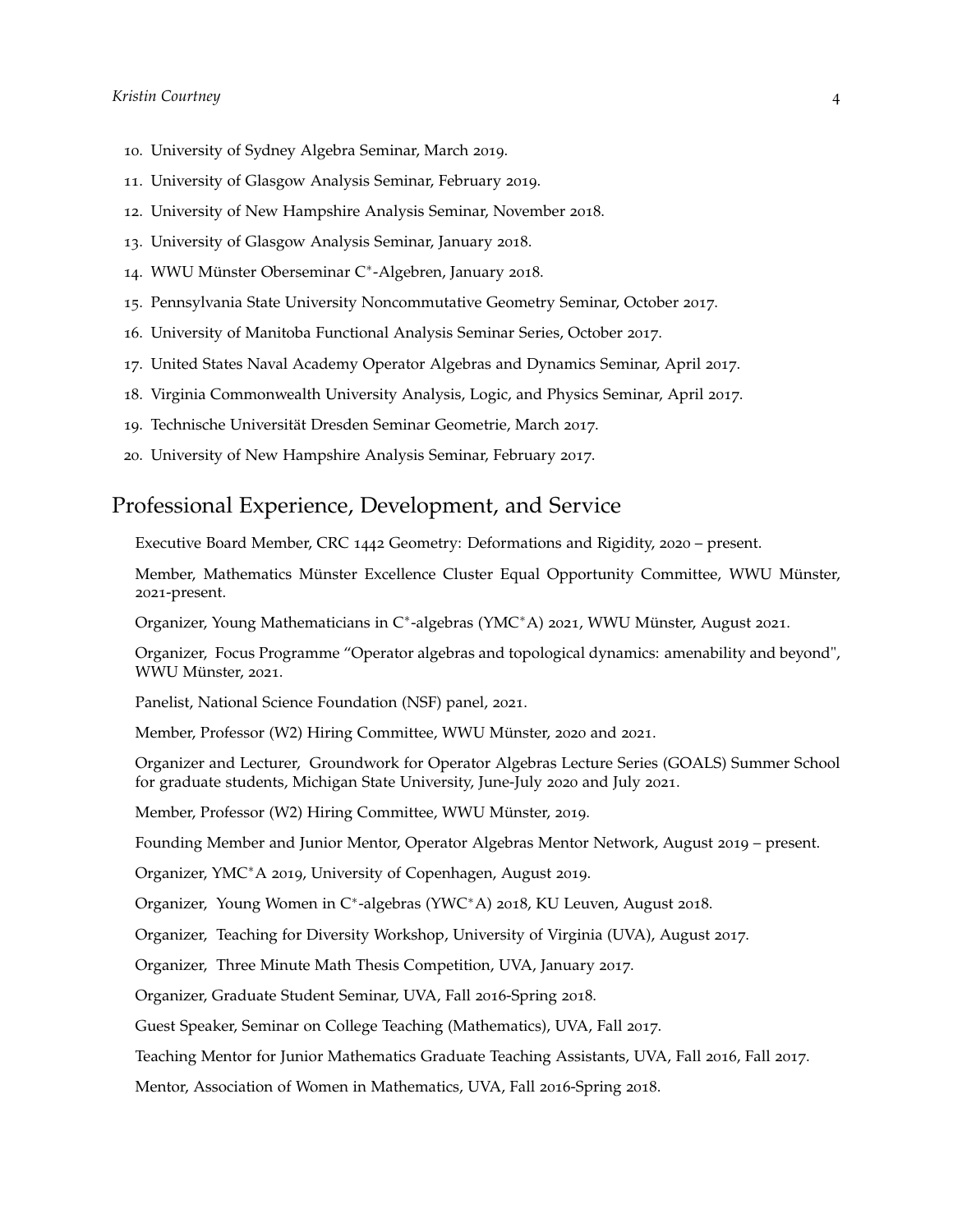Chapter Officer, Association of Women in Mathematics UVA, Fall 2016-Spring 2017. Volunteer, Math Ambassadors Outreach Program, UVA, Fall 2014-Spring 2018. Participant, Flipped-Classroom: Calculus-Instruction Workshop, UVA, May 2016. Panelist, Women Leadership Symposium, Auburn University, May 2013.

## Honors and Awards

All-University Graduate Teaching Award, University of Virginia, April 2017.

Auburn University Outstanding Masters Student, May 2013.

College of Science and Math Graduate Teaching Assistant Award Department Nominee, March 2013.

College of Science and Math Dean's Research Award for Masters Students Department Nominee, March 2013, March 2012.

Auburn University Department of Math and Statistics Excellence in Research Award, December 2012, December 2011.

## *Invited Workshop Participation*

BIRS Workshop 21w5199 Women in Operator Algebras II, hybrid event, December 2021.

BIRS Workshop 19w5134 Classification Problems in von Neumann Algebras, BIRS, September 2019.

BIRS Workshop 19w5073 Topology and Measure in Dynamics and Operator Algebras, BIRS, September 2019.

Oberwolfach Workshop 1933: C<sup>∗</sup> -algebras, MFO, August 2019.

BIRS Workshop 18w5155 Model Theory and Operator Algebras, BIRS, November 2018.

BIRS Workshop 18w5168 WOA: Women in Operator Algebras, BIRS, November 2018.

Oberwolfach Mini-Workshop: MASAs and Automorphisms of C<sup>∗</sup> -Algebras, MFO, September 2017.

## Teaching Experience

## *WWU Münster*

**Co-organizer (with Dr. Giles Gardam)** Bachelor/ Master Seminar: Sofic Groups, SS22.

**Teaching Assistant** Mathematik III für Studierende der Physik WS21-22. *Wrote and coordinated exercises/exams.*

**Co-organizer (with Jun. Prof. Tim de Laat)** Bachelor Seminar: Mathematik der Demokratie, WS21-22

**Teaching Assistant** Spezielle Themen der Mathematik SS 2021. *Wrote and coordinated exercises/exams.*

**Teaching Assistant** Operator Algebras I- WS20-21. *Wrote and coordinated exercises/exams.*

**Co-organizer (with Prof. Siegfried Echterhoff)** Bachelors Seminar on Functional Analysis, SS20.

**Teaching Assistant** Functional Analysis WS19-20. *Wrote and coordinated exercises/exams.*

**Teaching Assistant** Operator Algebras II- SS19. *Wrote and coordinated exercises/exams.*